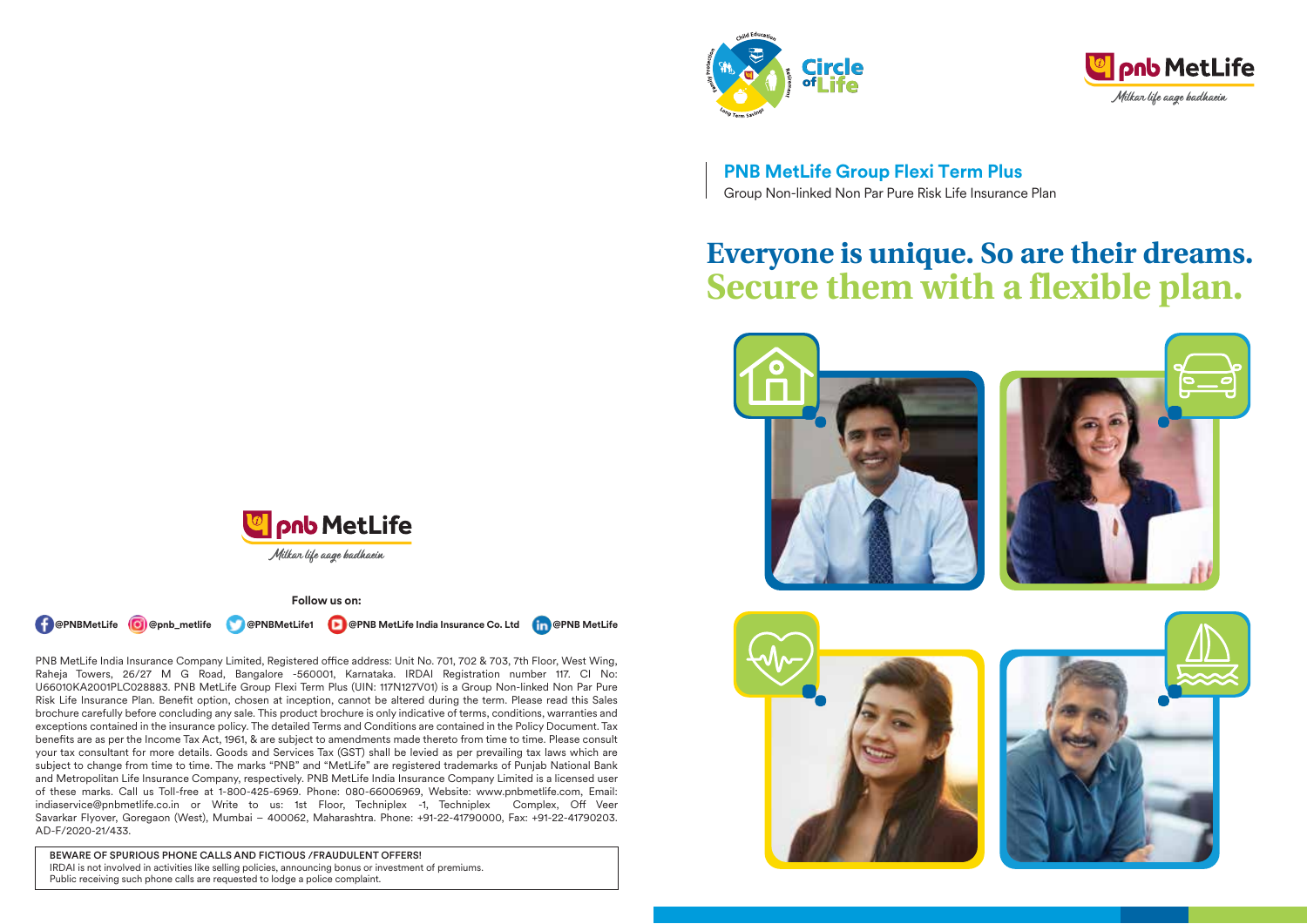# **PNB METLIFE GROUP FLEXI TERM PLUS**

Group Non-linked Non Par Pure Risk Life Insurance Plan

# **WHY PNB METLIFE GROUP FLEXI TERM PLUS**

Words can never be enough for any company to thank their customers and employees for helping build their businesses. That is why one of the next best ways of saying a sincere "thank you" is to provide them life insurance benefits for financial protection and securing their future well-being. And what better option for such a "thank you" gift than PNB MetLife Group Protection Plan?

This group life insurance plan is offered to employer employee groups, non employer employee groups and non employer employee homogenous groups. The plan helps companies and group organizers provide their customers, employees and group members access to valuable Life Insurance benefits.. As a Master Policy Holder, the company or group organizer can customize the plan to meet specific requirements of the group. The plan cannot be offered as a credit life policy.

# **WHAT ARE THE KEY FEATURES?**



A comprehensive group life insurance policy with choice of 5 plan options;

| <b>Plan Option</b>          | <b>Covered Benefits</b>                                                                    |
|-----------------------------|--------------------------------------------------------------------------------------------|
| Life cover                  | Death Benefit                                                                              |
| Extra life cover            | Death Benefit + Accidental Death Benefit                                                   |
| Life and Health Cover       | Death Benefit + Terminal Illness + Critical Illness                                        |
| Extra life and Health cover | Death Benefit + Critical Illness + Accidental Death Benefit                                |
| Accidental cover            | Death Benefit + Accidental Death Benefit + Accidental Total<br><b>Permament Disability</b> |

Flexibility to choose cover term ranging from minimum 1 month to a **R** maximum of 40 years



Flexibility to receive benefits as Lumpsum or Regular installments for a period upto 10 years

Coverage available on Single and Joint life basis

Simplified on boarding process

# **PLAN AT A GLANCE**

| <b>Parameter</b>                                                         | <b>Details</b>                                                          |                                           |                                                           |                                                          |  |
|--------------------------------------------------------------------------|-------------------------------------------------------------------------|-------------------------------------------|-----------------------------------------------------------|----------------------------------------------------------|--|
|                                                                          | Life Cover: Min-Max: 15-79 (Employer-Employee groups)                   |                                           |                                                           |                                                          |  |
| Entry Age <sup>1</sup>                                                   |                                                                         |                                           | Min-Max: 15-65 (Other groups)                             |                                                          |  |
|                                                                          | Other Cover Options: Min-Max:18-65                                      |                                           |                                                           |                                                          |  |
|                                                                          | Life Cover: 80 (Employer-Employee groups)                               |                                           |                                                           |                                                          |  |
|                                                                          |                                                                         | 66 (Other groups)                         |                                                           |                                                          |  |
|                                                                          |                                                                         |                                           | <b>Extra Life Cover</b> : 75 (Employer-Employee groups)   |                                                          |  |
| Cover Ceasing Age <sup>1</sup>                                           |                                                                         | 66 (Other groups)                         |                                                           |                                                          |  |
|                                                                          |                                                                         |                                           | <b>Other Cover Options: 70 (Employer-Employee groups)</b> |                                                          |  |
|                                                                          | 66 (Other groups)                                                       |                                           |                                                           |                                                          |  |
| A choice of Premium Paying Term is available to the Master Policy Holder |                                                                         |                                           |                                                           |                                                          |  |
|                                                                          | depending on the Nature of the Groups                                   |                                           |                                                           |                                                          |  |
| Premium Payment Term                                                     | <b>PPT</b>                                                              | <b>Employer</b><br><b>Employee Groups</b> | <b>Non Employer</b><br><b>Employee Groups</b>             | <b>Non Employer Employee</b><br><b>Homogenous Groups</b> |  |
|                                                                          | Single                                                                  | Yes                                       | <b>No</b>                                                 | Yes                                                      |  |
|                                                                          | Regular                                                                 | Yes                                       | Yes                                                       | Yes                                                      |  |
|                                                                          | Single Pay: 1 Month to 40 Years                                         |                                           |                                                           |                                                          |  |
|                                                                          | Regular Pay: 3 Month to 40 Years                                        |                                           |                                                           |                                                          |  |
| Policy/Coverage Term                                                     | (Min.policy term for "Life and Health Cover" and "Extra Life and Health |                                           |                                                           |                                                          |  |
|                                                                          | Cover would be 6 months for Single Pay as well as Regular Pay)          |                                           |                                                           |                                                          |  |
| Premium Payment Mode                                                     | Single, Monthly, Quarterly, Half Yearly & Yearly                        |                                           |                                                           |                                                          |  |
| Premium Modal Factor                                                     | Half Yearly - 0.5131, Quarterly 0.2610, Monthly - 0.0886                |                                           |                                                           |                                                          |  |
| Pay Out Options                                                          | Lump Sum, Monthly Income or Lump Sum + Monthy Income                    |                                           |                                                           |                                                          |  |

1 – All ages are as of last birthday

Please refer to Product Applicability Grid to check for the restrictions

# **WHICH ARE THE BENEFITS FOR THE MEMBERS?**

Life insurance is arranged on a group basis and the employer or the sponsoring organization can be the master policyholder. The benefits available to the group members are as per the plan option chosen by the master policy holder.

# **PLAN OPTIONS:**

The following options are available for the master policy holder and needs to be chosen at the inception of the policy.

Life Cover : Death Benefit - On death of the Insured Member during the coverage period, 100% of the applicable Sum Assured shall be payable.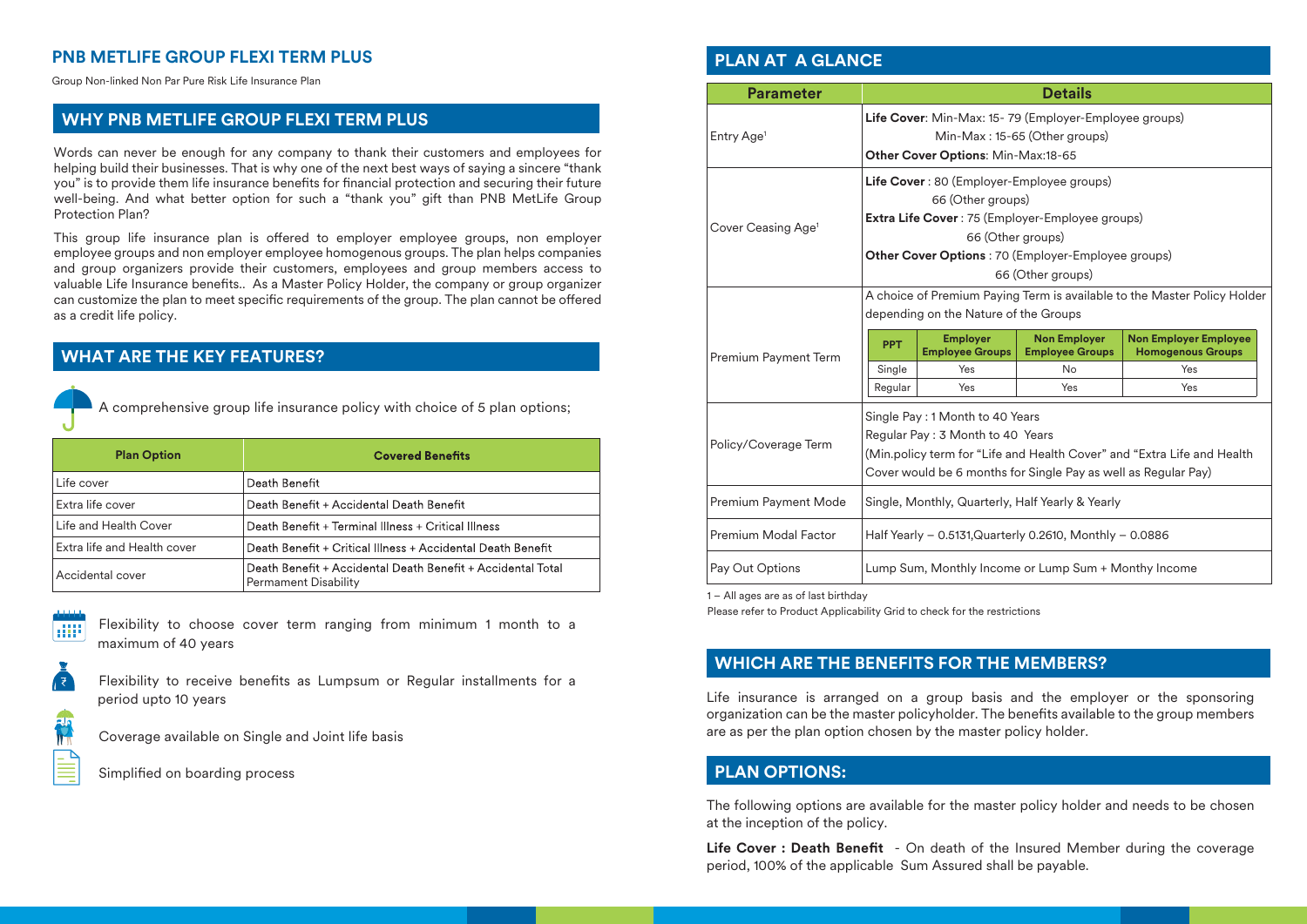**Extra Life Cover : Death Benefit + Accidental Death Benefit (ADB)** - On death of the Insured Member due to accident during the coverage period, 200% of the the applicable Sum Assured shall be payable. However for death, for reasons other than accident 100% of the applicable Sum Assured shall be payable.

Life & Health Cover : Death Benefit + Accelerated Terminal Illness (TI) + Accelerated **Critical Illness Benefit (CI)** - On the first occurrence of either Death or Diagnosis of terminal illness or Diagnosis of Critical Illness of the Insured Member, during the coverage period, 100% of the applicable Sum Assured shall be payable

**Extra Life & Health Cover: Death Benefit + Accelerated Critical Illness Benefit + Accidental Death Benefit** - On occurrence of either Death (reasons other than accident) or Diagnosis of Critical Illness of the Insured Member, whichever occurs first during the coverage period, 100% of the applicable Sum Assured shall be payable. In an event that the death of the Insured Member is caused due to an Accident, 200% of the Sum Assured shall become payable.

Accidental Cover: Death Benefit + Accidental Death Benefit + Accelerated Accidental **Total Permanent Disability Benefit (ATPD)** - On occurrence of either Death (reasons other than accident) or Accidental Total & Permanent Disability of the Insured Member, whichever occurs first during the coverage period, 100% of the applicable Sum Assured shall be payable. In an event that the death of the Insured Member is caused due to an Accident, 200% of the Sum Assured shall become payable.

**Sum Assured** is equal to one of the following :

1. Absolute amount assured chosen at inception of the cover in case of level cover; Or,

2. Absolute amount assured as on the date of insured event(s) as per the cover schedule in case of increasing or reducing cover where the change of assured amount based on increment / decrement rate is pre-decided at the inception of the coverage based on an objective formula.

# **PAYOUT OPTIONS**

On the occurrence of the insured event, as per the plan option chosen by the scheme member the applicable benefit may be paid out in the any one of the following payout options

- a) **Lump Sum** : Benefit shall be payable in lump sum
- b) **Monthly Income**: Benefits shall be payable for 24-120 months  $(2 10 \text{ years})$  in equal monthly installments
- c) **Lump Sum Plus Monthly Income Option** : 50% of the benefit shall be payable in lump sum and the rest in 24-120 months  $(2 - 10 \text{ years})$ . in equal monthly installments.

The payout option needs to chosen at the inception of the cover and cannot be changed later

# **JOINT LIFE COVERAGE**

Joint life cover may be taken at inception of the cover for a maximum of two lives only. Cover will be extended subject to existence of insurable interest between the two lives and subject to underwriting as per Board approved underwriting guidelines. Joint Life Cover has following two variants which can be chosen at inception of the cover.

| <b>Variant</b>                                                                                                   | <b>Description</b>                                                                                                                                                                                                                                                                                                                                                                                                                                                                                                           |
|------------------------------------------------------------------------------------------------------------------|------------------------------------------------------------------------------------------------------------------------------------------------------------------------------------------------------------------------------------------------------------------------------------------------------------------------------------------------------------------------------------------------------------------------------------------------------------------------------------------------------------------------------|
| Option A (Available only for<br>non-employer-employee groups<br>and non-employer-employee<br>homogeneous groups) | 100% of the sum assured is payable on first occurrence of death<br>of either of the lives.<br>The relationship between the Joint Lives can only be that of<br>spouse.                                                                                                                                                                                                                                                                                                                                                        |
| Option B (Available for all Groups)                                                                              | 100% of the sum assured is payable on occurrence of first death<br>(of any life) as well as another 100% of sum assured on subsequent<br>or simultaneous death of the second life.<br>On death of any one life prior to the death of the other life,<br>the future premiums payable will reduce to the premiums<br>corresponding to the coverage for surviving life only.<br>Maximum of two lives can be covered jointly and the relationship<br>between the Joint Lives can only be that of spouse, parents or<br>children. |

The joint life coverage options described above are available to various groups depending on type of the group as decribed hereunder

| Joint Life | <b>Employer Employee</b><br><b>Groups</b> | <b>Non Employer</b><br><b>Employee Groups</b> | <b>Non Employer Employee</b><br><b>Homogenous Groups</b> |
|------------|-------------------------------------------|-----------------------------------------------|----------------------------------------------------------|
|            | Not Available                             | Available                                     | Available                                                |
|            | Available                                 | Available                                     | Available                                                |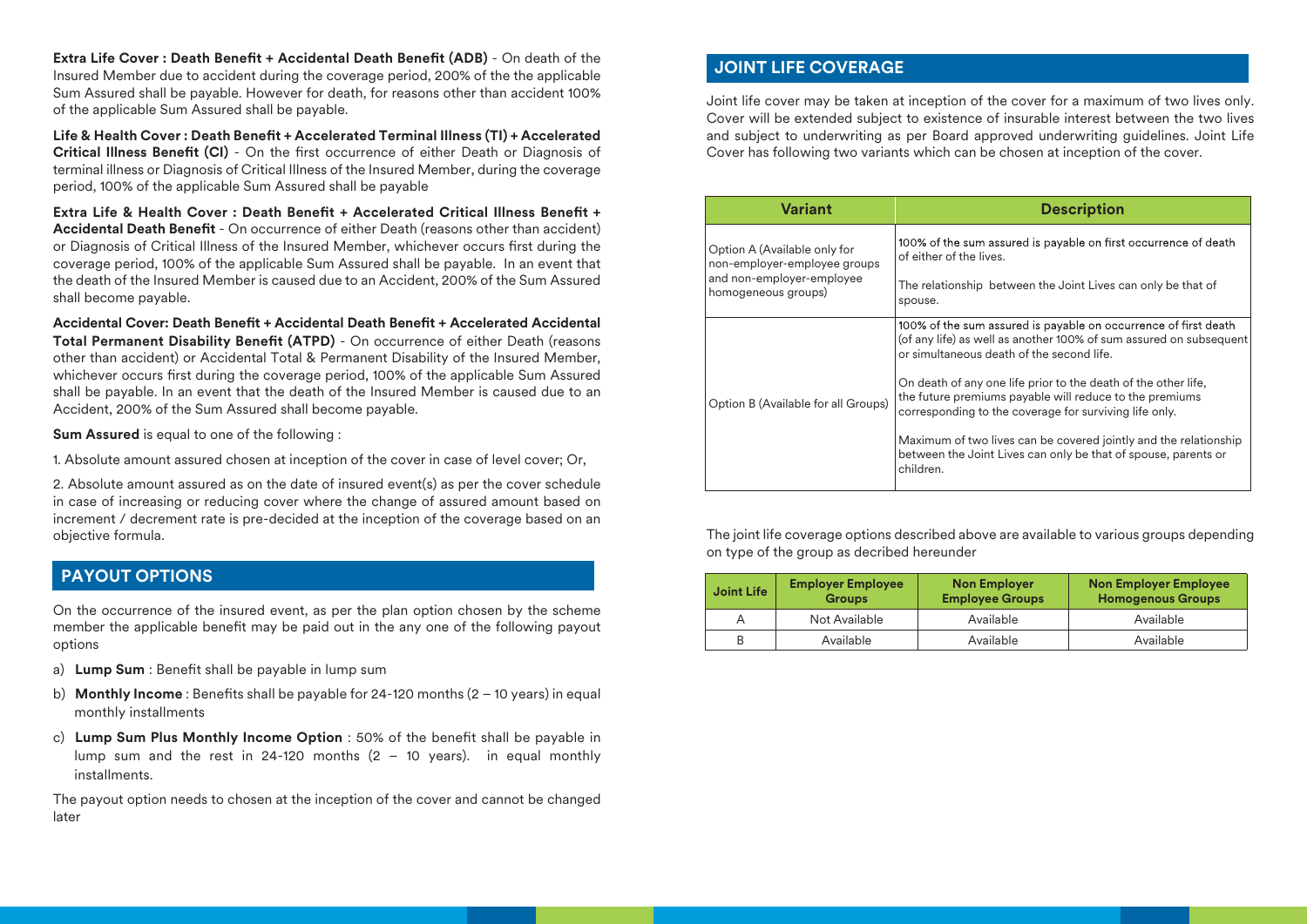# **PRODUCT GRID – OPTIONS APPLICABILITY**

Joint life cover may be taken at inception of the cover for a maximum of two lives only. Cover will be extended subject to existence of insurable interest between the two lives and subject to underwriting as per Board approved underwriting guidelines.

| <b>Benefits</b>                |                 | <b>Sum Assured</b> |          | <b>Entry Age</b> |                       | <b>Exit Age</b>       | <b>Policy Term</b> |            |
|--------------------------------|-----------------|--------------------|----------|------------------|-----------------------|-----------------------|--------------------|------------|
|                                |                 | Min                | Max      | Min              | Max                   | Max                   | Min                | <b>Max</b> |
| Life cover                     | DB              | 5.000              | No Limit | 15               | 79 (EE)<br>65 (Other) | 80 (EE)<br>66(Other)  | 1 Month            | 40 Years   |
| Extra life cover               | $DB+ADB$        | 5.000              | 2 Cr     | 18               | 65                    | 75 (EE)<br>66 (Other) | 1 Month            | 40 Years   |
| Life and Health<br>Cover       | $DB+TI+CI$      | 5.000              | 2 Cr     | 18               | 65                    | 70 (EE)<br>66(Other)  | 6 Month            | 40 Years   |
| Extra life and<br>Health cover | $DB + CI + ADB$ | 5.000              | 2 Cr     | 18               | 65                    | 70 (EE)<br>66(Other)  | 6 Month            | 40 Years   |
| Accidental<br>cover            | DB+ADB+ATPD     | 5,000              | 2 Cr     | 18               | 65                    | 70 (EE)<br>66(Other)  | 1 Month            | 40 Years   |

1-EE stands for Employer-Employee Groups

2 - Other stands for Non Employer Employee Groups & Non Employer Employee Homogeneous Groups

All Coverage options & All Payout Options would be applicable to the above combinations

# **MATURITY BENEFIT**

This being a pure protection plan no maturity benefit is payable under this product

# **NON-FORFEITURE BENEFITS**

Being a pure protection plan this product does not have any surrender value. However, in case of Single Premium policies, we shall pay the unexpired premium value where the Master Policy Holder or Insured Member voluntarily chooses to close the policy during the policy term.

(Total number of months remaining to maturity) (Total number of months 50% of total premium paid x SA in force at the time of termination SA at the inception x

in the coverage term)

of the coverage

(SA refers to Sum Assured)

 **LAPSE**

If the Premium is not received by Us either on the Premium Due Date or before expiry of Grace Period, all benefits under the Group Policy will cease.

# **DESCRIPTION OF SPECIFIC INSURED BENEFITS**

#### **Accelerated Critical Illness Benet:**

The plan provides for a benefit equal to the Sum Assured upon first diagnosis of one of

the specified Critical Illness conditions. This benefit shall accelerate the death benefit. The cover terminates upon the end of the policy term or once a claim for the Accelerated critical illness benefit or death benefit has been made.

The list of Critical Illness conditions covered are mentioned in the table below:

| Sr.No | <b>Critical Illnesses</b>                                       |
|-------|-----------------------------------------------------------------|
| 1     | Cancer Of Specified Severity                                    |
| 2     | Myocardial Infarction (First Heart Attack of Specific Severity) |
| 3     | Open Chest CABG                                                 |
| 4     | Stroke resulting in Permanent Symptoms                          |
| 5     | Kidney Failure Requiring Regular Dialysis                       |
| 6     | Coma Of Specified Severity                                      |
| 7     | Open Heart Replacement or Repair of Heart Valves                |
| 8     | Major Organ / Bone Marrow Transplant                            |
| 9     | Permanent Paralysis Of Limbs                                    |
| 10    | Motor Neuron Disease With Permanent Symptoms                    |
| 11    | Multiple Sclerosis with Persisting Symptoms                     |
| 12    | Benign Brain Tumour                                             |
| 13    | <b>Blindness</b>                                                |
| 14    | Deafness                                                        |
| 15    | Loss of Speech                                                  |
| 16    | Primary (Idiopathic) Pulmonary Arterial Hypertension            |
| 17    | End Stage Lung Failure                                          |
| 18    | Major Head Trauma                                               |
| 19    | Loss of Limbs                                                   |
| 20    | Third Degree Burns                                              |
| 21    | End Stage Liver Failure                                         |
| 22    | Major Surgery to Aorta                                          |
| 23    | Cardiomyopathy                                                  |
| 24    | Apallic Syndrome                                                |
| 25    | Alzheimer's Disease (before age 65 years)                       |
| 26    | Parkinson's Disease (before age 65 years)                       |
| 27    | Systematic lupus Eryth. with Renal Involvement                  |
| 28    | Aplastic Anaemia                                                |
| 29    | Poliomyelitis                                                   |
| 30    | Muscular Dystrophy                                              |
| 31    | Medullary Cystic Disease                                        |
| 32    | Loss of Independent Existence (before age 65 years)             |
| 33    | Encephalitis                                                    |
| 34    | <b>Chronic Pancreatitis</b>                                     |
| 35    | <b>Fulminant Viral Henatitis</b>                                |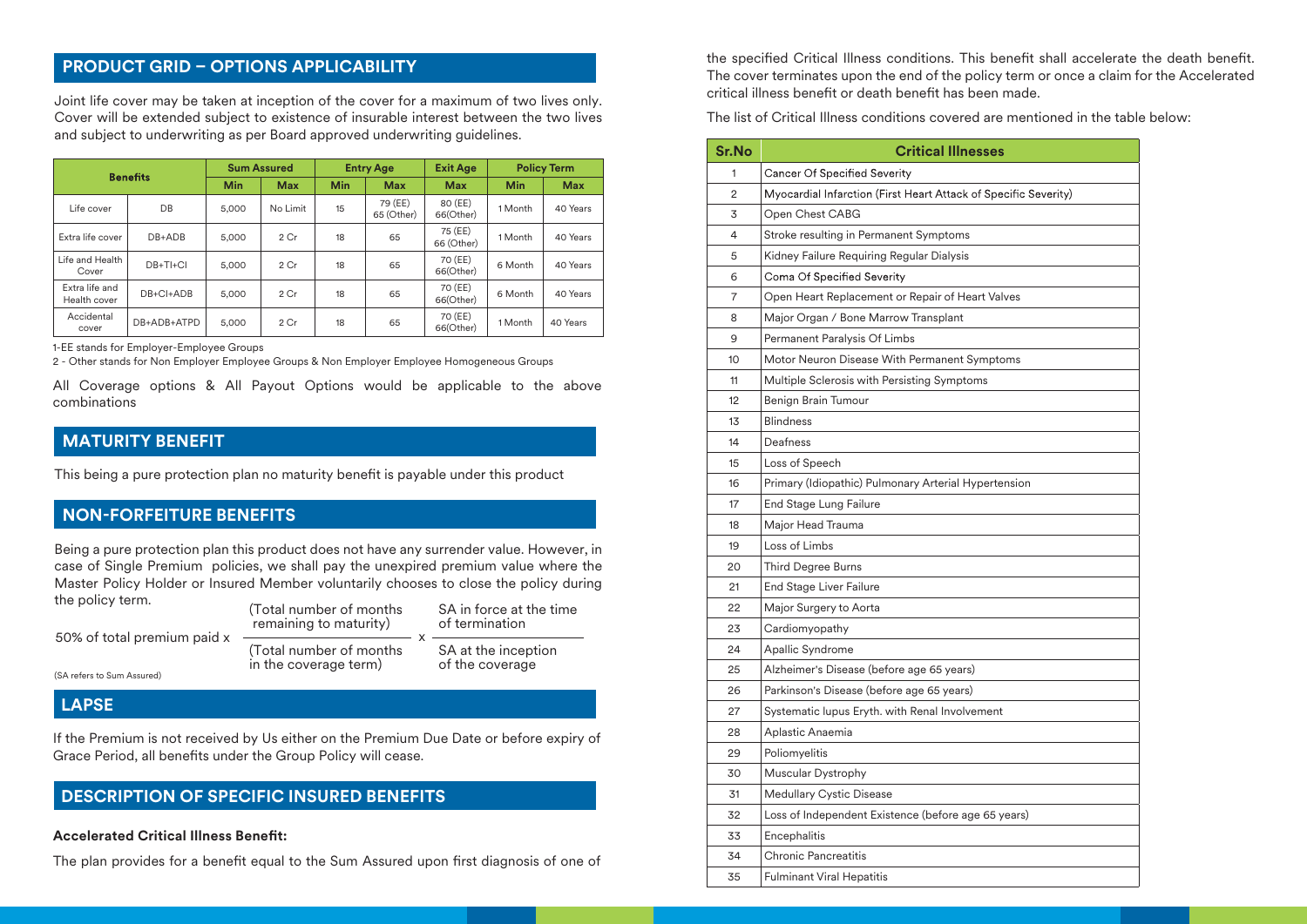### **1. Cancer of Specified Severity**

A malignant tumor characterized by the uncontrolled growth and spread of malignant cells with invasion and destruction of normal tissues. This diagnosis must be supported by histological evidence of malignancy. The term cancer includes leukemia, lymphoma and sarcoma.

The following are excluded –

- All tumors which are histologically described as carcinoma in situ, benign, pre-malignant, borderline malignant, low malignant potential, neoplasm of unknown behavior, or non-invasive, including but not limited to: Carcinoma in situ of breasts, Cervical dysplasia CIN-1, CIN - 2 and CIN-3.
- Any non-melanoma skin carcinoma unless there is evidence of metastases to lymph nodes or beyond;
- Malignant melanoma that has not caused invasion beyond the epidermis;
- All tumors of the prostate unless histologically classified as having a Gleason score greater than 6 or having progressed to at least clinical TNM classification T2N0M0
- All Thyroid cancers histologically classified as T1N0M0 (TNM Classification) or below;
- Chronic lymphocytic leukaemia less than RAI stage 3
- Non-invasive papillary cancer of the bladder histologically described as TaN0M0 or of a lesser classification.
- All Gastro-Intestinal Stromal Tumors histologically classified as T1N0M0 (TNM  $\text{Classification}$  or below and with mitotic count of less than or equal to 5/50 HPFs;

## **2. Myocardial Infarction (First Heart Attack of Specified Severity)**

The first occurrence of heart attack or myocardial infarction which means the death of a portion of the heart muscle as a result of inadequate blood supply to the relevant area. The diagnosis for Myocardial Infarction should be evidenced by all of the following criteria:

- A history of typical clinical symptoms consistent with the diagnosis of acute myocardial infarction (for e.g. typical chest pain)
- New characteristic electrocardiogram changes
- Elevation of infarction specific enzymes, Troponins or other specific biochemical markers.

The following are excluded:

- A rise in cardiac biomarkers or Troponin T or I in absence of overt ischemic heart disease OR following an intra-arterial cardiac procedure
- Other acute Coronary Syndromes
- Any type of angina pectoris.

## **3. Open Chest CABG**

The actual undergoing of heart surgery to correct blockage or narrowing in one or more coronary artery(s), by coronary artery bypass grafting done via a sternotomy (cutting through the breast bone) or minimally invasive keyhole coronary artery bypass procedures. The diagnosis must be supported by a coronary angiography and the realization of surgery has to be confirmed by a cardiologist.

The following are excluded:

• Angioplasty and/or any other intra-arterial procedures

#### **4. Stroke Resulting In Permanent Symptoms**

Any cerebrovascular incident producing permanent neurological sequelae. This includes infarction of brain tissue, thrombosis in an intracranial vessel, hemorrhage and embolization from an extracranial source. Diagnosis has to be confirmed by a specialist medical practitioner and evidenced by typical clinical symptoms as well as typical findings in CT Scan or MRI of the brain. Evidence of permanent neurological deficit lasting for at least 3 months has to be produced.

The following are excluded:

- Transient ischemic attacks (TIA)
- Traumatic injury of the brain
- Vascular disease affecting only the eye or optic nerve or vestibular functions.

## **5. Kidney Failure Requiring Regular Dialysis**

End stage renal disease presenting as chronic irreversible failure of both kidneys to function, as a result of which either regular renal dialysis (hemodialysis or peritoneal dialysis) is instituted or renal transplantation is carried out. Diagnosis has to be confirmed by a specialist medical practitioner.

#### **6. Coma Of Specified Severity**

A state of unconsciousness with no reaction or response to external stimuli or internal needs. This diagnosis must be supported by evidence of all of the following:

- no response to external stimuli continuously for at least 96 hours:
- life support measures are necessary to sustain life; and
- permanent neurological deficit which must be assessed at least 30 days after the onset of the coma.

The condition has to be confirmed by a specialist medical practitioner. Coma resulting directly from alcohol or drug abuse is excluded.

## **7. Open Heart Replacement or Repair of Heart Valves**

The actual undergoing of open-heart valve surgery is to replace or repair one or more heart valves, as a consequence of defects in, abnormalities of, or disease-affected cardiac valve(s). The diagnosis of the valve abnormality must be supported by an echocardiography and the realization of surgery has to be confirmed by a specialist medical practitioner. Catheter based techniques including but not limited to, balloon valvotomy/valvuloplasty are excluded.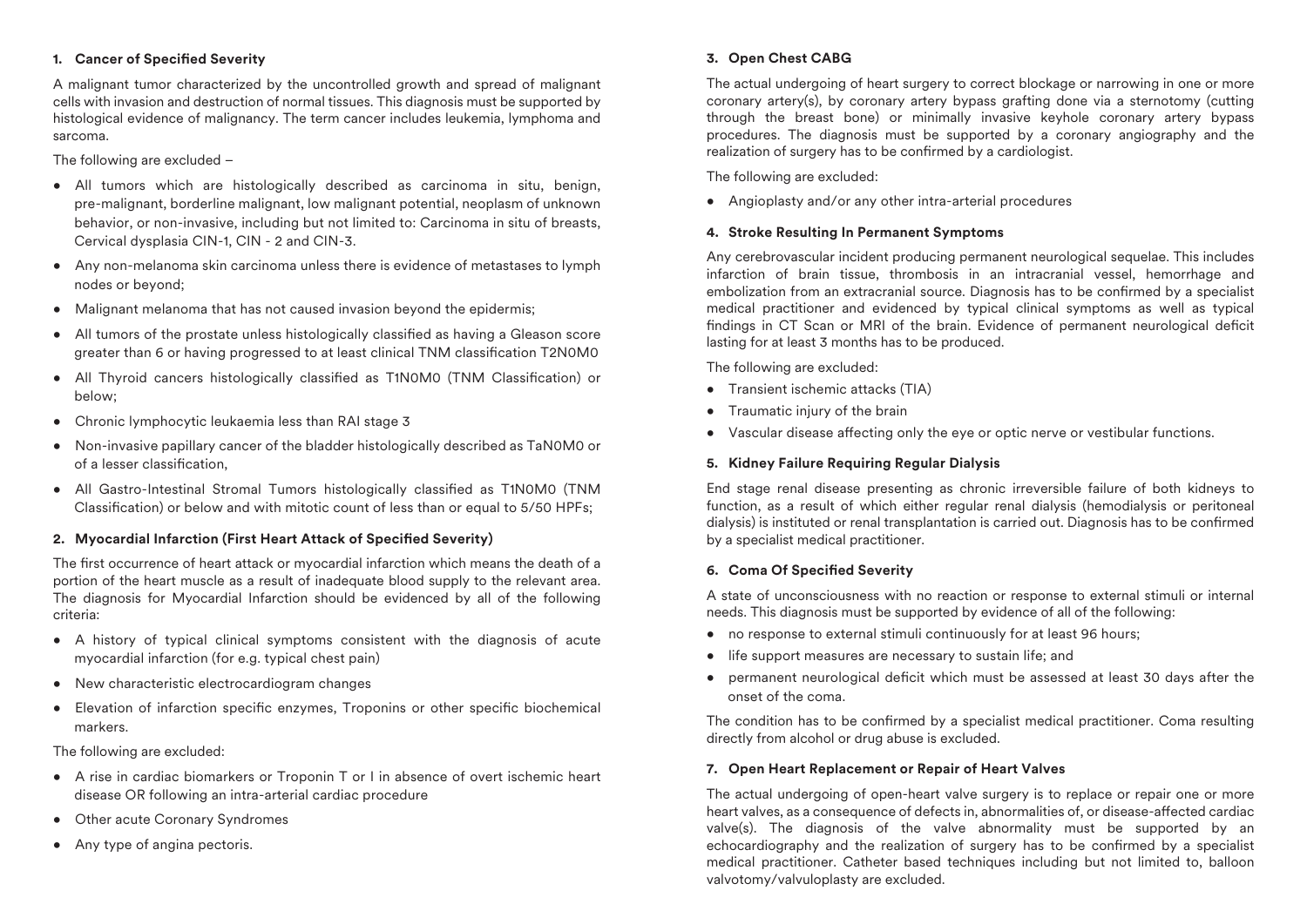### **8. Major Organ / Bone Marrow Transplant**

The actual undergoing of a transplant of:

- One of the following human organs: heart, lung, liver, kidney, pancreas, that resulted from irreversible end-stage failure of the relevant organ, or
- Human bone marrow using haematopoietic stem cells. The undergoing of a transplant has to be confirmed by a specialist medical practitioner.

The following are excluded:

- Other stem-cell transplants
- Where only islets of langerhans are transplanted

## **9. Permanent Paralysis Of Limbs**

Total and irreversible loss of use of two or more limbs as a result of injury or disease of the brain or spinal cord. A specialist medical practitioner must be of the opinion that the paralysis will be permanent with no hope of recovery and must be present for more than 3 months.

#### **10. Motor Neuron Disease with Permanent Symptoms**

Motor neuron disease diagnosed by a specialist medical practitioner as spinal muscular atrophy, progressive bulbar palsy, amyotrophic lateral sclerosis or primary lateral sclerosis. There must be progressive degeneration of corticospinal tracts and anterior horn cells or bulbar efferent neurons. There must be current significant and permanent functional neurological impairment with objective evidence of motor dysfunction that has persisted for a continuous period of at least 3 months.

#### **11. Multiple Sclerosis with Persisting Symptoms**

The unequivocal diagnosis of Definite Multiple Sclerosis confirmed and evidenced by all of the following:

- investigations including typical MRI findings, which unequivocally confirm the diagnosis to be multiple sclerosis; and
- there must be current clinical impairment of motor or sensory function, which must have persisted for a continuous period of at least 6 months..

Other causes of neurological damage such as SLE are excluded.

#### **12. Benign Brain Tumour**

Benign Brain Tumour is defined as a life threatening, non-cancerous tumor in the brain, cranial nerves or meninges within the skull. The presence of the underlying tumor must be confirmed by imaging studies such as CT scan or MRI.

This brain tumor must result in at least one of the following and must be confirmed by the relevant medical specialist.

- Permanent Neurological deficit with persisting clinical symptoms for a continuous period of at least 90 consecutive days or
- Undergone surgical resection or radiation therapy to treat the brain tumor.

## The following are excluded:

- Cysts
- Granulomas
- Malformations in the arteries or veins of the brain
- Hematomas
- Abscesses
- Pituitary tumors
- Tumors of skull bones and tumors of the spinal cord.

#### **13. Blindness**

Total, permanent and irreversible loss of all vision in both eyes as a result of illness or accident.

The Blindness is evidenced by:

- corrected visual acuity being 3/60 or less in both eyes or ;
- $\bullet$  the field of vision being less than 10 degrees in both eyes

The diagnosis of blindness must be confirmed and must not be correctable by aids or surgical procedure.

#### **14. Deafness**

Total and irreversible loss of hearing in both ears as a result of illness or accident. This diagnosis must be supported by pure tone audiogram test and certified by an Ear, Nose, and Throat (ENT) specialist. Total means "the loss of hearing to the extent that the loss is greater than 90 decibels across all frequencies of hearing" in both ears.

#### **15. Loss of Speech**

Total and irrecoverable loss of the ability to speak as a result of injury or disease to the vocal cords. The inability to speak must be established for a continuous period of 12 months. This diagnosis must be supported by medical evidence furnished by an Ear, Nose, and Throat (ENT) specialist.

#### **16. Primary (Idiopathic) Pulmonary Arterial Hypertension**

An unequivocal diagnosis of Primary (Idiopathic) Pulmonary Hypertension by a Cardiologist or specialist in respiratory medicine with evidence of right ventricular enlargement and the pulmonary artery pressure above 30 mm of Hg on Cardiac Cauterization. There must be permanent irreversible physical impairment to the degree of at least Class IV of the New York Heart Association Classication of cardiac impairment.

The NYHA Classification of Cardiac Impairment are as follows:

- Class III: Marked limitation of physical activity. Comfortable at rest, but less than ordinary activity causes symptoms
- Class IV: Unable to engage in any physical activity without discomfort. Symptoms may be present even at rest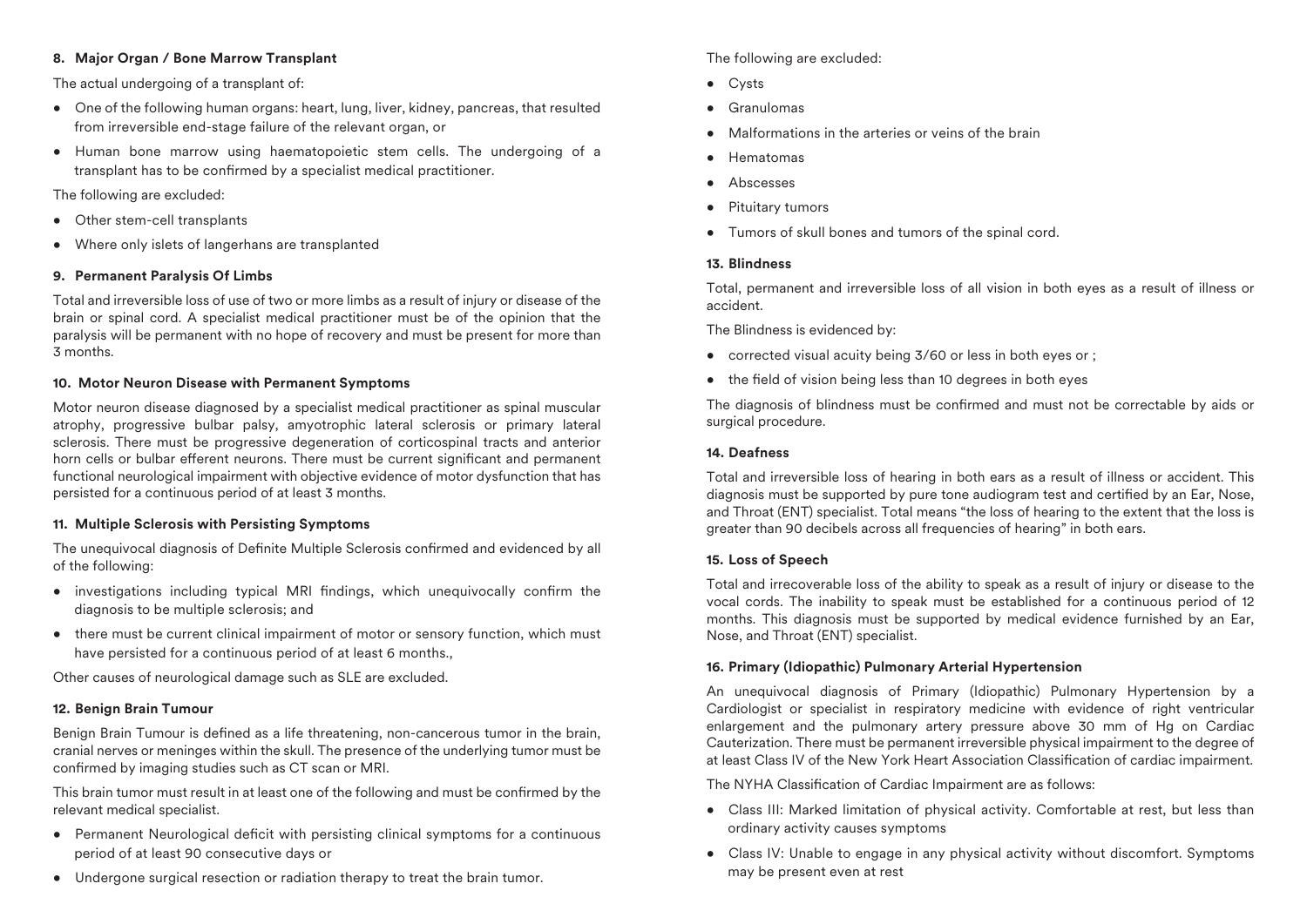Pulmonary hypertension associated with lung disease, chronic hypoventilation, pulmonary thromboembolic disease, drugs and toxins, diseases of the left side of the heart, congenital heart disease and any secondary cause are specifically excluded.

## **17. End Stage Lung Failure**

End stage lung disease, causing chronic respiratory failure, as confirmed by all of the following:

- FEV1 test results consistently less than 1 liter measured on 3 occasions 3 months apart; an d
- Requiring continuous permanent supplementary oxygen therapy for hypoxemia; and
- Arterial blood gas analyses with partial oxygen pressures of 55mmHg or less (PaO2 < 55mmHg) and
- Dyspnea at rest

## **18. Major Head Trauma**

Accidental head injury resulting in permanent Neurological deficit to be assessed no sooner than 3 months from the date of the accident. This diagnosis must be supported by unequivocal findings on Magnetic Resonance Imaging, Computerised Tomography, or other reliable imaging techniques. The accident must be caused solely and directly by accidental, violent, external and visible means and independently of all other causes

The Accidental Head injury must result in a permanent inability to perform at least three (3) of the Activities of Daily Living either with or without the use of mechanical equipment, special devices or other aids and adaptations in use for disabled persons. For the purpose of this benefit, the word

"permanent" shall mean beyond the scope of recovery with current medical knowledge and technology.

The Activities of Daily Living are:-

- Washing: the ability to wash in the bath or shower (including getting into and out of the bath or shower) or wash satisfactorily by other means.
- Dressing: the ability to put on, take off, secure and unfasten all garments and, as appropriate, any braces, artificial limbs or other surgical appliances.
- Transferring: the ability to move from a bed or an upright chair or wheelchair and vice versa.
- Mobility: The ability to move indoors from room to room on level surfaces.
- Toileting: the ability to use the lavatory or otherwise manage bowel and bladder functions so as to maintain a satisfactory level of personal hygiene.
- Feeding: the ability to feed oneself once food has been prepared and made available.

The following are excluded:

• Spinal cord injury;

## **19. Loss of Limbs**

The physical separation of two or more limbs, at or above the wrist or ankle level limbs as a result of injury or disease. This will include medically necessary amputation necessitated by injury or disease. The separation has to be permanent without any chance of surgical correction. Loss of Limbs resulting directly or indirectly from self-inflicted injury, alcohol or drug abuse is excluded.

## **20. Third Degree Burns (Major Burns)**

There must be third-degree burns with scarring that cover at least 20% of the body's surface area. The diagnosis must confirm the total area involved using standardized, clinically accepted, body surface area charts covering 20% of the body surface area.

## **21. End Stage Liver Failure**

Permanent and irreversible failure of liver function that has resulted in all three of the following:

- Permanent jaundice; and
- Ascites; and
- Hepatic encephalopathy

Liver failure secondary to drug or alcohol abuse is excluded

## **22. Major Surgery to Aorta**

The undergoing of surgery to treat narrowing, obstruction, aneurysm or dissection of the aorta. Minimally invasive procedures like endovascular repair are covered under this definition. The surgery must be determined to be medically necessary by a Consultant Surgeon and supported by imaging findings.

For the above definition, the following are not covered:

- Surgery to any branches of the thoracic or abdominal aorta (including aortofemoral or aortoiliac bypass grafts)
- Surgery of the aorta related to hereditary connective tissue disorders (e.g. Marfan syndrome, Ehlers–Danlos syndrome)
- Surgery following traumatic injury to the aorta

## **23. Cardiomyopathy**

A definite diagnosis of one of the following primary cardiomyopathies:

- Dilated Cardiomyopathy
- Hypertrophic Cardiomyopathy (obstructive or non-obstructive)
- Restrictive Cardiomyopathy
- Arrhythmogenic Right Ventricular Cardiomyopathy

The disease must result in at least one of the following:

• Left ventricular ejection fraction (LVEF) of less than 40% measured twice at an interval of at least 3 months.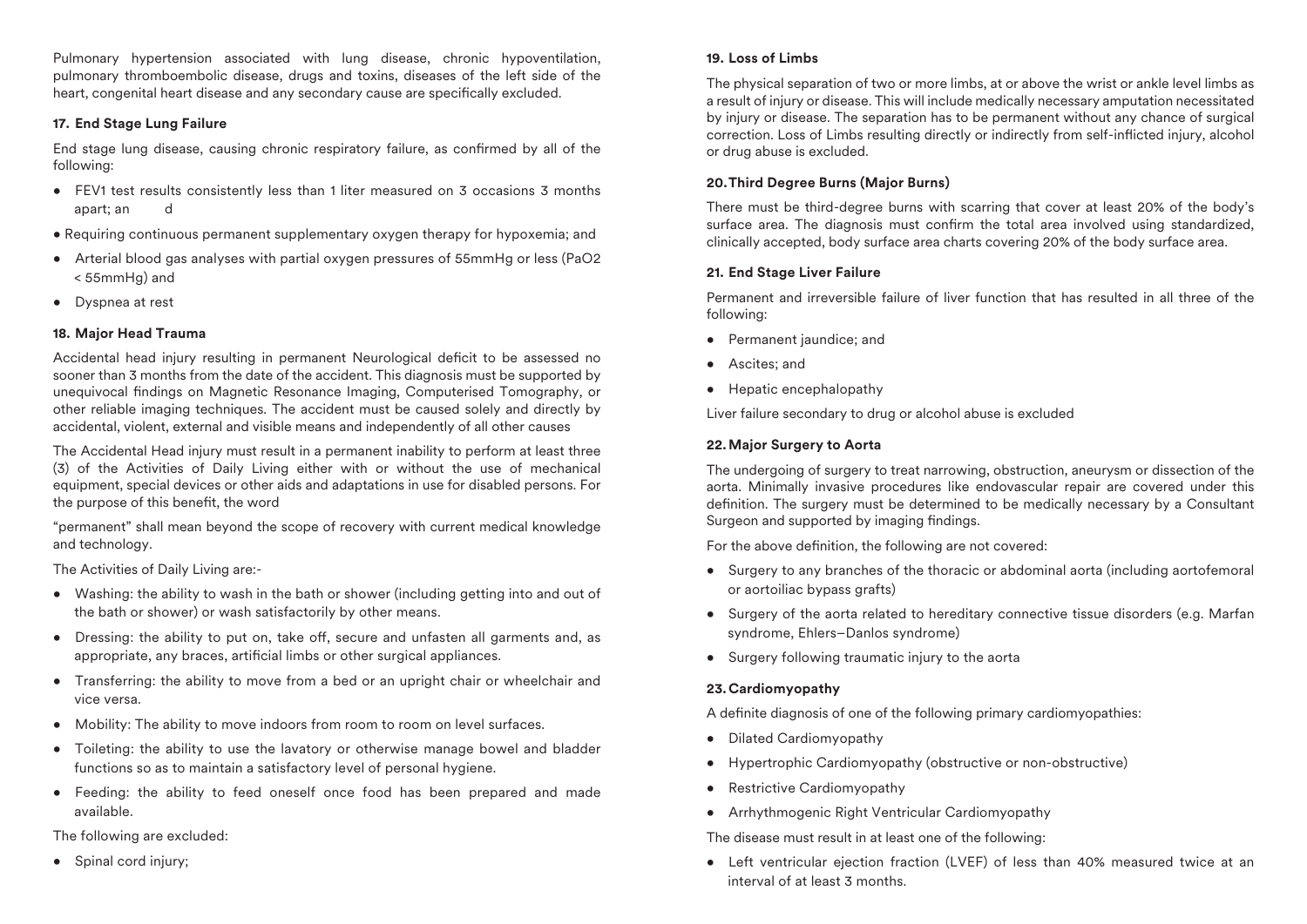- Marked limitation of physical activities where less than ordinary activity causes fatigue, palpitation, breathlessness or chest pain (Class III or IV of the New York Heart Association classification) over a period of at least 6 months.
- Implantation of an Implantable Cardioverter Defibrillator (ICD) for the prevention of sudden cardiac death

The diagnosis must be confirmed by a Consultant Cardiologist and supported by echocardiogram, cardiac MRI or cardiac CT scan findings.

The implantation of an Implantable Cardioverter Defibrillator (ICD) must be determined to be medically necessary b a Consultant Cardiologist.

For the above definition, the following are not covered:

- Secondary (ischaemic, valvular, metabolic, toxic or hypertensive) cardiomyopathy
- Transient reduction of left ventricular function due to myocarditis
- Cardiomyopathy due to systemic diseases.

#### **24. Apallic Syndrome**

A vegetative state is absence of responsiveness and awareness due to dysfunction of the cerebral hemispheres, with the brain stem, controlling respiration and cardiac functions, remaining intact. The definite diagnosis must be evidenced by all of the following:

- Complete unawareness of the self and the environment
- Inability to communicate with others
- No evidence of sustained or reproducible behavioural responses to external stimuli
- Preserved brain stem functions

The diagnosis must be confirmed by a Consultant Neurologist and the condition must be medically documented for at least one month without any clinical improvement.

## **25. Alzheimer's Disease (before age 65 years)**

A definite diagnosis of Alzheimer's disease evidenced by all of the following:

- Loss of intellectual capacity involving impairment of memory and executive functions (sequencing, organizing, abstracting, and planning), which results in a significant reduction in mental and social functioning
- Personality change
- Gradual onset and continuing decline of cognitive functions
- No disturbance of consciousness
- Typical neuropsychological and neuroimaging findings (e.g.  $CT$  scan)
- The disease must require constant supervision (24 hours daily) [before age 65]. The diagnosis and the need for supervision must be confirmed by a Consultant Neurologist.
- For the above definition, the following are not covered:
- Other forms of dementia due to systemic disorders

## **26. Parkinson's Disease (before age 65 years)**

A definite diagnosis of primary idiopathic Parkinson's disease, which is evidenced by at least two out of the following clinical manifestations:

- Muscle rigidity
- Tremor
- Bradykinesia (abnormal slowness of movement, sluggishness of physical and mental responses)

Idiopathic Parkinson's disease must result [before age 65] in a total inability to perform, by oneself, at least 3 out of 6 Activities of Daily Living for a continuous period of at least 3 months despite adequate drug treatment.

Activities of Daily Living are:

- Washing the ability to wash in the bath or shower (including getting into and out of the bath or shower) or wash satisfactorily by other means.
- $\bullet$  Getting dressed and undressed the ability to put on, take off, secure and unfasten all garments and, if needed, any braces, artificial limbs or other surgical appliances.
- Feeding oneself the ability to feed oneself when food has been prepared and made available.
- Maintaining personal hygiene the ability to maintain a satisfactory level of personal hygiene by using the toilet or otherwise managing bowel and bladder function.
- $\bullet$  Getting between rooms the ability to get from room to room on a level floor.
- Getting in and out of bed the ability to get out of bed into an upright chair or wheelchair and back again.

The diagnosis must be confirmed by a Consultant Neurologist.

The implantation of a neurostimulator to control symptoms by deep brain stimulation is, independent of the Activities of Daily Living, covered under this definition.

The implantation must be determined to be medically necessary by a Consultant Neurologist or Neurosurgeon.

For the above definition, the following are not covered:

- Secondary parkinsonism (including drug- or toxin-induced parkinsonism)
- Essential tremor

## **27. Systematic lupus Eryth. with Renal Involvement**

A definite diagnosis of systemic lupus erythematosus evidenced by all of the following:

- Typical laboratory findings, such as presence of antinuclear antibodies (ANA) or anti-dsDNA antibodies
- Symptoms associated with lupus erythematosus (butterfly rash, photosensitivity, serositis)
- Continuous treatment with corticosteroids or other immunosuppressants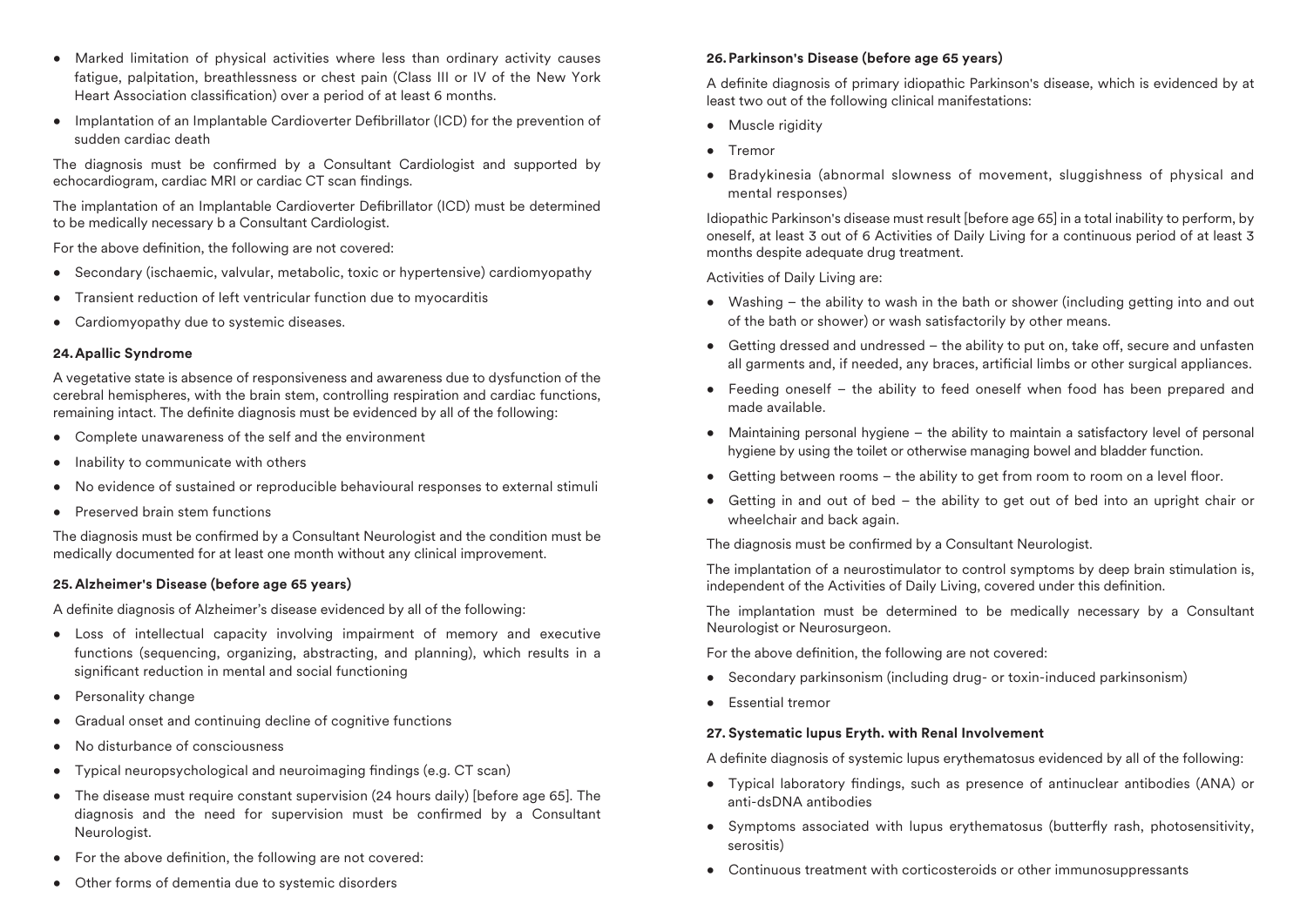Additionally, one of the following organ involvements must be diagnosed:

- Lupus nephritis with proteinuria of at least 0.5  $q$ /day and a glomerular filtration rate of less than 60 ml/min (MDRD formula)
- Libman-Sacks endocarditis or myocarditis
- Neurological deficits or seizures over a period of at least 3 months and supported by cerebrospinal fluid or EEG findings.

The diagnosis must be confirmed by a Consultant Rheumatologist or Nephrologist.

For the above definition, the following are not covered:

- Discoid lupus erythematosus or subacute cutaneous lupus erythematosus
- Drug-induced lupus erythematosus

#### **28. Aplastic Anaemia**

A definite diagnosis of aplastic anaemia resulting in severe bone marrow failure with anaemia, neutropenia and thrombocytopenia. The condition must be treated with blood transfusions and, in addition, with at least one of the following:

- Bone marrow stimulating agents
- Immunosuppressants
- Bone marrow transplantation

The diagnosis must be confirmed by a Consultant Haematologist and evidenced by bone marrow histology

#### **29. Poliomyelitis**

A definite diagnosis of acute poliovirus infection resulting in paralysis of the limb muscles or respiratory muscles. The paralysis must be medically documented for at least 3 months from the date of diagnosis.

The diagnosis must be confirmed by a Consultant Neurologist and supported by laboratory tests proving the presence of the poliovirus.

For the above definition, the following are not covered:

- Poliovirus infections without paralysis
- Other enterovirus infections
- Guillain-Barré syndrome or transverse myelitis

## **30. Muscular Dystrophy**

A definite diagnosis of one of the following muscular dystrophies:

- Duchenne Muscular Dystrophy (DMD)
- Becker Muscular Dystrophy (BMD)
- Emery-Dreifuss Muscular Dystrophy (EDMD)
- Limb-Girdle Muscular Dystrophy (LGMD)
- Facioscapulohumeral Muscular Dystrophy (FSHD)
- Myotonic Dystrophy Type 1 (MMD or Steinert's Disease)
- Oculopharyngeal Muscular Dystrophy (OPMD)

The disease must result in a total inability to perform, by oneself, at least 3 out of 6 Activities of Daily Living for a continuous period of at least 3 months with no reasonable chance of recovery.

Activities of Daily Living are:

- Washing the ability to wash in the bath or shower (including getting into and out of the bath or shower) or wash satisfactorily by other means.
- $\bullet$  Getting dressed and undressed  $-$  the ability to put on, take off, secure and unfasten all garments and, if needed, any braces, artificial limbs or other surgical appliances.
- Feeding oneself the ability to feed oneself when food has been prepared and made available.
- Maintaining personal hygiene the ability to maintain a satisfactory level of personal hygiene by using the toilet or otherwise managing bowel and bladder function.
- $\bullet$  Getting between rooms the ability to get from room to room on a level floor.
- Getting in and out of bed the ability to get out of bed into an upright chair or wheelchair and back again.

The diagnosis must be confirmed by a Consultant Neurologist and supported by electromyography (EMG) and muscle biopsy findings.

For the above definition, the following are not covered:

Myotonic Dystrophy Type 2 (PROMM) and all forms of myotonia

## **31. Medullary Cystic Disease**

A definite diagnosis of medullary cystic disease evidenced by all of the following:

- Ultrasound, MRI or CT scan showing multiple cysts in the medulla and corticomedullary region of both kidneys
- Typical histological findings with tubular atrophy, basement membrane thickening and cyst formation in the corticomedullary junction
- Glomerular filtration rate (GFR) of less than 40 ml/min (MDRD formula)

The diagnosis must be confirmed by a Consultant Nephrologist.

For the above definition, the following are not covered:

- Polycystic kidney disease
- Multicystic renal dysplasia and medullary sponge kidney
- Any other cystic kidney disease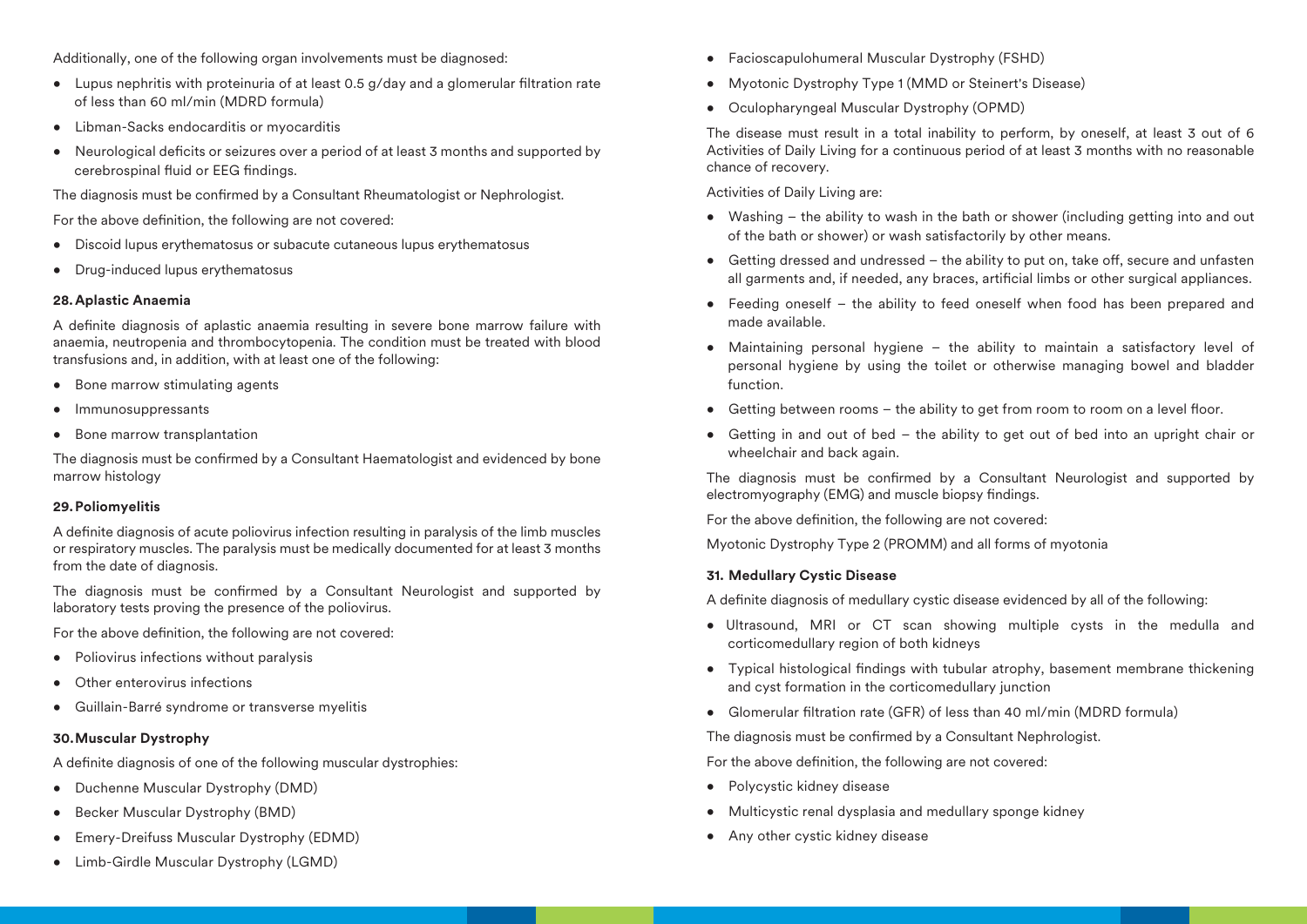## **32. Loss of Independent Existence (before age 65 years)**

A definite diagnosis [before age 65] of a total inability to perform, by oneself, at least 3 out of 6 Activities of Daily Living for a continuous period of at least 3 months with no reasonable chance of recovery.

Activities of Daily Living are:

- Washing the ability to wash in the bath or shower (including getting into and out of the bath or shower) or wash satisfactorily by other means.
- $\bullet$  Getting dressed and undressed the ability to put on, take off, secure and unfasten all garments and, if needed, any braces, artificial limbs or other surgical appliances.
- Feeding oneself the ability to feed oneself when food has been prepared and made available.
- Maintaining personal hygiene the ability to maintain a satisfactory level of personal hygiene by using the toilet or otherwise managing bowel and bladder function.
- $\bullet$  Getting between rooms the ability to get from room to room on a level floor.
- Getting in and out of bed the ability to get out of bed into an upright chair or wheelchair and back again.

The diagnosis has to be confirmed by a Specialist.

## **33. Encephalitis**

A definite diagnosis of acute viral encephalitis resulting in a persistent neurological deficit documented for at least 3 months following the date of diagnosis. The diagnosis must be confirmed by a Consultant Neurologist and supported by typical clinical symptoms and cerebrospinal fluid or brain biopsy findings.

For the above definition, the following are not covered:

• Encephalitis caused by bacterial or protozoal infections

Myalgic or paraneoplastic encephalomyelitis

# **34. Chronic Pancreatitis**

A definite diagnosis of severe chronic pancreatitis evidenced by all of the following:

Exocrine pancreatic insufficiency with weight loss and steatorrhoea

Endocrine pancreatic insufficiency with pancreatic diabetes

Need for oral pancreatic enzyme substitution

These conditions have to be present for at least 3 months. The diagnosis must be confirmed by a Consultant Gastroenterologist and supported by imaging and laboratory findings (e.g. faecal elastase).

For the above definition, the following are not covered:

- Chronic pancreatitis due to alcohol or drug use
- Acute pancreatitis

## **35. Fulminant Viral Hepatitis**

A definite diagnosis of fulminant viral hepatitis evidenced by all of the following:

- Typical serological course of acute viral hepatitis
- Development of hepatic encephalopathy
- Decrease in liver size
- Increase in bilirubin levels
- Coagulopathy with an international normalized ratio (INR) greater than 1.5
- Development of liver failure within 7 days of onset of symptoms
- No known history of liver disease

The diagnosis must be confirmed by a Consultant Gastroenterologist.

For the above definition, the following are not covered:

• All other non-viral causes of acute liver failure (including paracetamol or aflatoxin intoxication)

Fulminant viral hepatitis associated with intravenous drug use

# **Exclusions for Accelerated Critical Illness benet**

Critical illness benefit shall not be paid if it occurs from or is caused, either directly or indirectly due to one of the following:

- 1. Pre-existing Disease means any condition, ailment, injury or disease:
	- a) That is/are diagnosed by a physician within 48 months prior to the effective date of the policy issued by the insurer or its reinstatement or
	- b) For which medical advice or treatment was recommended by, or received from, a physician within 48 months prior to the effective date of the policy or its reinstatement.
- 2. Any covered event having occurred within the waiting period of 30 days from the date of commencement of risk, coverage effective date of member or reinstatement whichever is later
- 3. Self-inflicted injuries, suicide, and immorality, and deliberate participation of the life Insured in an illegal act or act with criminal intent.
- 4. For any medical conditions suffered by the life assured or any medical procedure undergone by the life assured, if that medical condition or that medical procedure was caused directly or indirectly by influence of drugs, alcohol, narcotics or psychotropic substances unless taken in accordance with the lawful directions and prescriptions of a registered medical practitioner.
- 5. War whether declared or not, civil commotion, breach of law, invasion, hostilities (whether declared or not), rebellion, revolution, military or usurped power or willful participation in acts of violence with criminal intent.
- 6. For any medical condition or any medical procedure arising from nuclear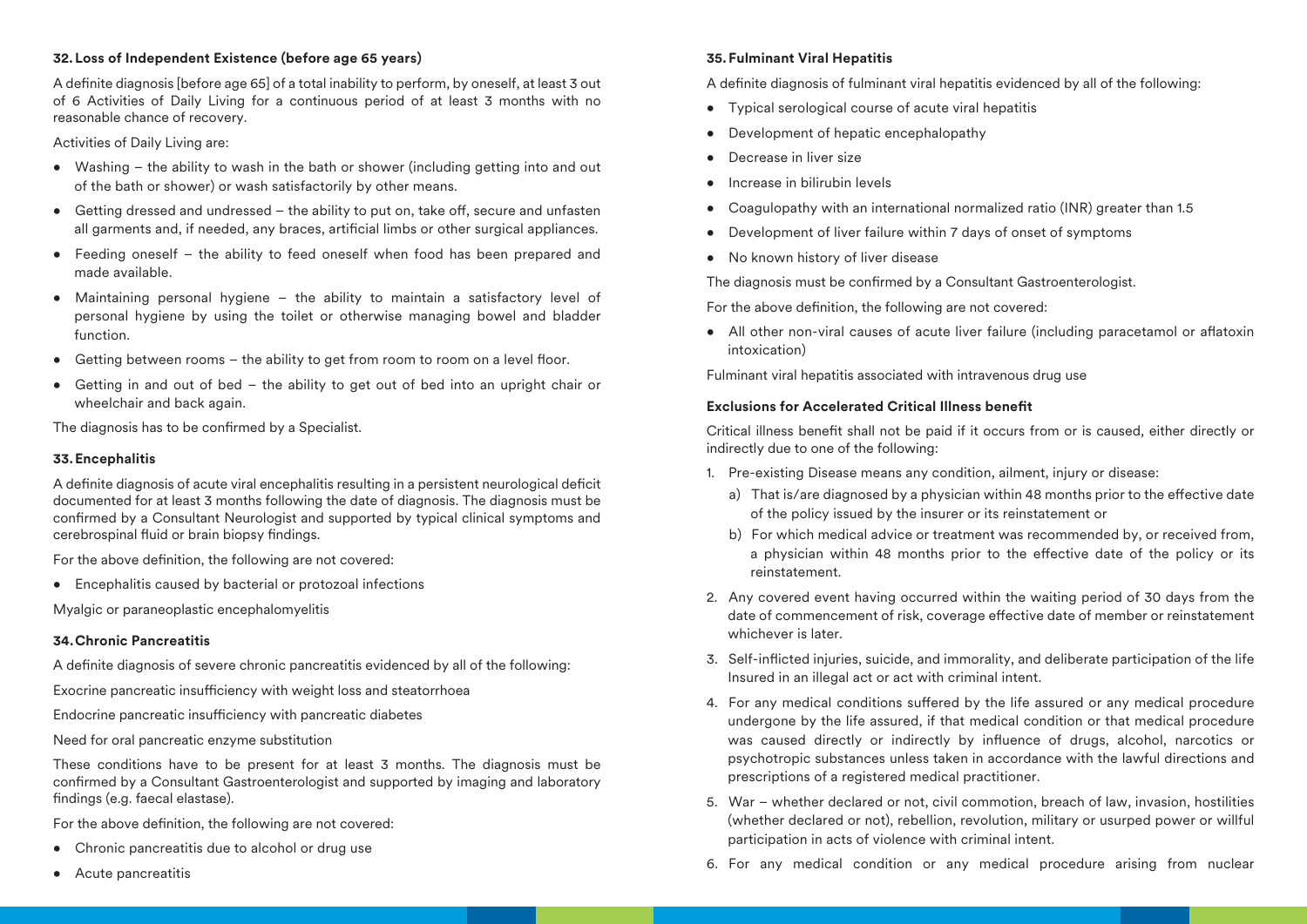contamination; the radioactive, explosive or hazardous nature of nuclear fuel materials or property contaminated by nuclear fuel materials or accident arising from such nature.

- 7. Any treatment of a donor for the replacement of an organ.
- 8. Diagnosis and treatment outside India. However, this exclusion shall not be applicable in the following countries: Canada, Dubai, Hong Kong, Japan, Malaysia, New Zealand, Singapore, Switzerland, USA, UK and countries of the European Union. The company may review the above list of accepted foreign countries from time to time on the basis of Board Approved Underwriting Policy & Board Approved Claims Manual. Claims documents from outside India are only acceptable in English language unless specifically agreed otherwise, and duly authenticated.
- 9. Any External Congenital Anomaly which is not as a consequence of Genetic disorder.
- 10. Engaging in hazardous sports / pastimes, i.e. taking part in (or practising for) boxing, caving, climbing, horse racing, jet skiing, martial arts, mountaineering, off pastel skiing, pot holing, power boat racing, underwater diving, yacht racing or any race, trial or timed motor sport, bungee jumping, hand gliding etc. or Any injury, sickness or disease received as a result of aviation (including parachuting or skydiving), gliding or any form of aerial flight other than as a fare-paying passenger on regular routes and on a scheduled timetable unless agreed by special endorsement, however Pilots, Cabin crew, aeronautical staff members in a licensed passenger carrying commercial aircraft operating on a regular scheduled route will be covered under this product as per Board Approved Underwriting Policy.

#### **Accelerated Terminal Illness Benet:**

A member shall be regarded as Terminally III only if that member is diagnosed as suffering from a condition which, in the opinion of two appropriate independent medical practitioners, is highly likely to lead to death within 6 months from the date of diagnosis. The Terminal Illness must be diagnosed and confirmed by independent medical practitioners registered with the Indian Medical Association and approved by the Company. The Company reserves the right for independent assessment.

#### **Accidental Death Benefit (ADB)**

If the Life Assured suffers an Injury while the cover is active, which directly results in the Life Assured's death within 180 days from the date of Accident (including date of Accident), then the Company will pay 100% of the applicable coverage amount.

## **Exclusions for Accidental Death Benefit:**

Any claim in respect of any Life Assured, arising out of or directly or indirectly due to any of the following shall not be payable, unless expressly stated to the contrary elsewhere in the Policy terms and conditions:

1. The Life Assured operating or learning to operate any aircraft or performing duties as a member of a crew on any aircraft or Scheduled Airline or any airline personnel;

- 2. The Life Assured flying in an aircraft other than as a fare paying passenger in a Scheduled Airline;
- 3. Participation by Life Assured in actual or attempted felony, riots, civil commotion or misdemeanor with criminal intent;
- 4. The Life Assured engaging in sporting activities in so far as they involve the training for or participation in competitions of professional sports;
- 5. The Life Assured serving in any branch of the military, navy or air-force or any branch of armed Forces or any paramilitary forces;
- 6. The Life Assured working in or with mines, tunneling or explosives or involving electrical installation with high tension supply or conveyance testing or oil rigs work or ship crew services or as jockeys or circus personnel or aerial photography or engaged in Hazardous Activities;
- 7. Impairment of the Life Assured's intellectual faculties by abuse of stimulants or depressants or by the illegal use of any solid, liquid or gaseous substance.
- 8. Accident caused whilst working with in activities like racing on wheels or horseback, winter sports, canoeing involving white water rapids, any bodily contact sport.
- 9. Any change of profession after inception of the cover which results in the enhancement of the Company's risk, if not accepted and endorsed by the Company.

Accelerated Accidental Total and Permanent Disability Benefit (ATPD)

If the Life Assured suffers an Injury while the cover is active, which directly results in the Life Assured's Total Permanent Disability within 180 days from the date of Accident (including date of Accident), then the Company will pay 100% of the applicable coverage amount.

Total Permanent Disability shall be said to occur if the Life Assured has been subject to one (or more) of the following impairments:

- the total and permanent loss of sight in both eyes, or
- the loss by physical severance (or total and permanent loss of use) of two limbs at or above the wrist or ankle, or
- the total and permanent loss of sight in one eye and the loss by physical severance (or total and permanent loss of use) of one limb at or above the wrist or ankle.

In order for a benefit to be payable, such disability must have persisted continuously for a period of at least 180 days and must, in the opinion of a Medical Practitioner, appointed by the company, be deemed permanent.

Exclusions for Accidental Total Permanent Disability Benefit:

Any claim in respect of any Life Assured, arising out of or directly or indirectly due to any of the following shall not be payable, unless expressly stated to the contrary elsewhere in the Policy terms and conditions:

- 1. Any pre-existing injury or physical condition;
- 2. Attempted suicide or self-inflicted injury;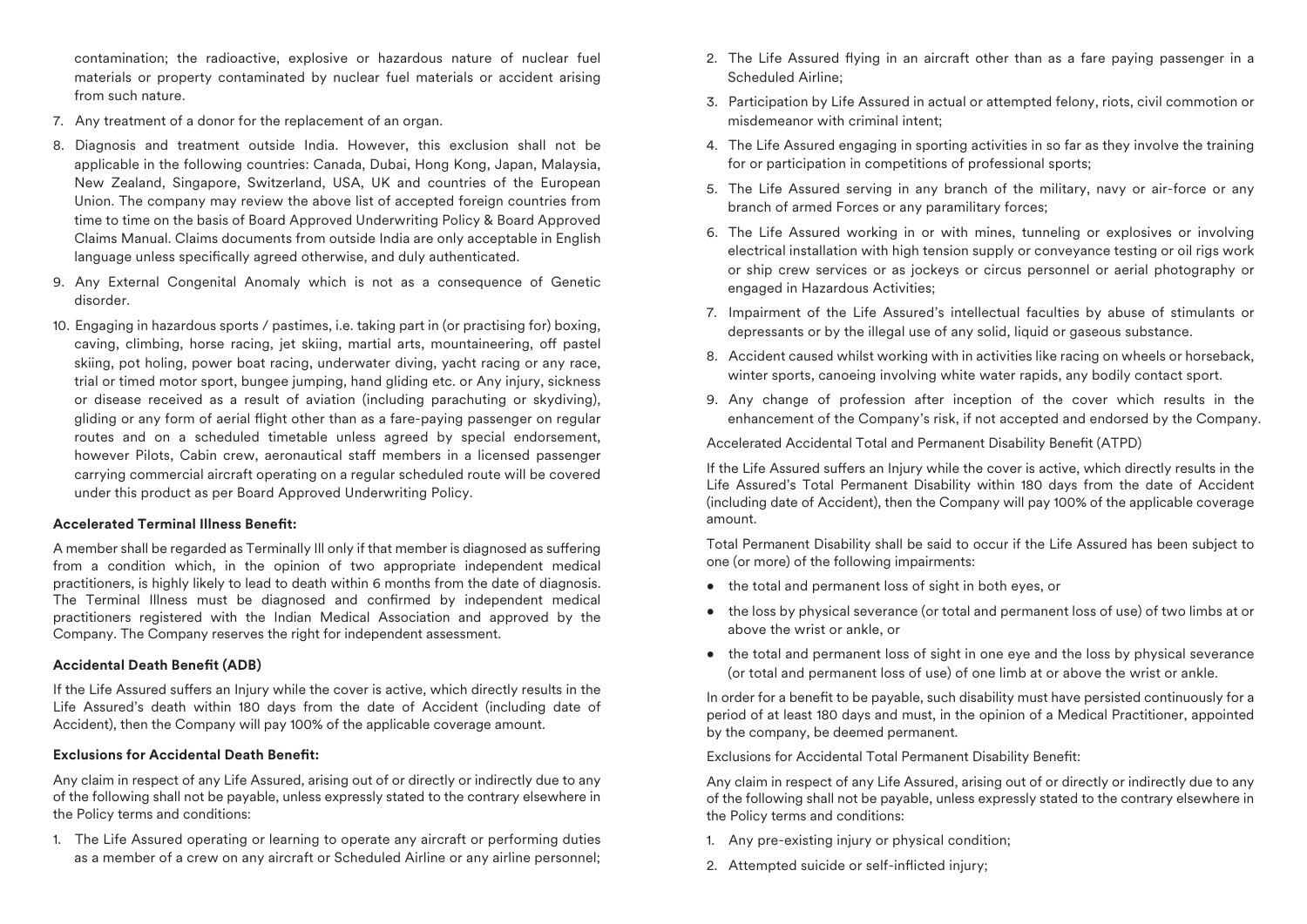- 3. The Life Assured operating or learning to operate any aircraft or performing duties as a member of a crew on any aircraft or Scheduled Airline or any airline personnel;
- 4. The Life Assured flying in an aircraft other than as a fare paying passenger in a Scheduled Airline;
- 5. Participation by Life Assured in actual or attempted felony, riots, civil commotion or misdemeanor with criminal intent;
- 6. The Life Assured engaging in sporting activities in so far as they involve the training for or participation in competitions of professional sports;
- 7. The Life Assured serving in any branch of the military, navy or air-force or any branch of armed Forces or any paramilitary forces;
- 8. The Life Assured working in or with mines, tunneling or explosives or involving electrical installation with high tension supply or conveyance testing or oil rigs work or ship crew services or as jockeys or circus personnel or aerial photography or engaged in Hazardous Activities;
- 9. Impairment of the Life Assured's intellectual faculties by abuse of stimulants or depressants or by the illegal use of any solid, liquid or gaseous substance.
- 10. Accident caused whilst working with in activities like racing on wheels or horseback, winter sports, canoeing involving white water rapids, any bodily contact sport.
- 11. Any change of profession after inception of the cover which results in the enhancement of the Company's risk, if not accepted and endorsed by the Company

## **Important Definitions**

**Accident/Accidental** is a sudden, unforeseen and involuntary event caused by external, visible and violent means.

**Hazardous Activities** means any sport or activity, which is potentially dangerous to the Life Assured whether he is trained or not. Such sport/activity includes stunt activities of any kind, adventure racing, base jumping, biathlon, big game hunting, black water rafting, BMX stunt/ obstacle riding, bobsleighing/ using skeletons, bouldering, boxing, canyoning, caving/ pot holing, cave tubing, rock climbing/ trekking/ mountaineering, cycle racing, cyclo cross, drag racing, endurance testing, hand gliding, harness racing, hell skiing, high diving (above 5 meters), hunting, ice hockey, ice speedway, jousting, judo, karate, kendo, lugging, risky manual labor, marathon running, martial arts, micro – lighting, modern pentathlon, motor cycle racing, motor rallying, parachuting, paragliding/ parapenting, piloting aircraft, polo, power lifting, power boat racing, quad biking, river boarding, scuba diving, river bugging, rodeo, roller hockey, rugby, ski acrobatics, ski doo, ski jumping, ski racing, sky diving, small bore target shooting, speed trials/ time trials, triathlon, water ski jumping, weight lifting or wrestling of any type.

**Injury** means accidental physical bodily harm excluding illness or disease solely and directly caused by external, violent and visible and evident means which is verified and certied by a Medical Practitioner.

**Medical Practitioner** is a person who holds a valid registration from the Medical Council of any State or Medical Council of India or Council for Indian Medicine or for Homeopathy set up by the Government of India or a State Government and is thereby entitled to practice medicine within its jurisdiction; and is acting within the scope and jurisdiction of license. The Medical Practitioner should neither be the insured person(s) himself nor related to the insured person(s) by blood or marriage.

**Prexisting Disease** means any condition, ailment, injury or disease:

- a) That is/are diagnosed by a physician within 48 months prior to the effective date of the policy issued by the insurer or its reinstatement or
- b) For which medical advice or treatment was recommended by, or received from, a physician within 48 months prior to the effective date of the policy or its reinstatement.

# **OTHER POLICY TERMS & CONDITIONS**

Note: This document does not purport to contain all conditions governing this plan, which will be governed by the terms expressed in the Master Policy document.

#### **Waiting Period**

Waiting Period shall only apply to groups where the cover under the group Policy is voluntary in nature.

Waiting period applies at individual member level from the member's date of commencement of risk, coverage effective date of member or reinstatement whichever is later.

During the Waiting Period, no claim other than accidental death shall be admissible. The Waiting Period shall not be applicable for coverage term up to 3 months.

In the event of a claim admitted during the Waiting Period, 80% of the Total Premiums Paid till the date of claim/occurrence of the insured event shall be paid and the cover under the Group Policy shall immediately terminate.

**Waiting period for Critical Illness:** For the Critical Illness benefits under "Life & Health Cover" and "Extra Life & Health Cover" options there will be a waiting period of 30 days from the date of commencement of risk, coverage effective date of member or reinstatement whichever is later. If a critical illness claim occurs during waiting period under "Life & Health Cover" or "Extra Life & Health Cover", 80% of the total premiums paid till the date of claim will be paid and the cover will terminate. The waiting period for Critical Illness benefit applies for both compulsory and voluntary groups.

## **Suicide Clause:**

In case of death of the member due to suicide within 12 months from the date of commencement of risk under the policy or from the date of latest revival of the member under the policy, as applicable, the nominee or beneficiary of the policyholder shall be entitled to 80% of the total premiums paid till the date of death or the unexpired premium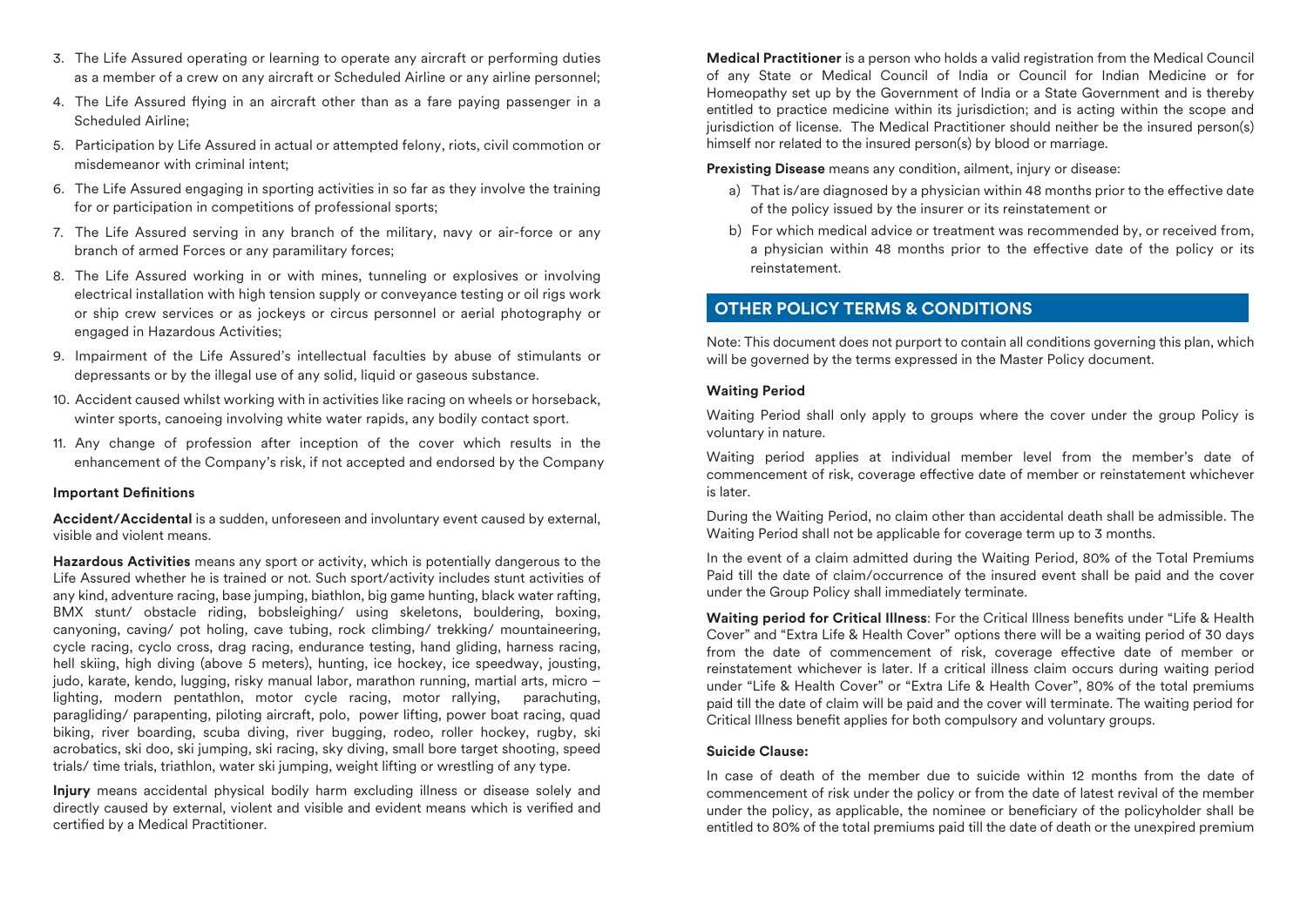value available as on the date of death whichever is higher, provided the policy and his membership, both, are in force as on the date of death.

'Total premiums paid' means total of all the premiums received by the Company, excluding any extra premium, any rider premium and taxes.

The Suicide Exclusion shall not applicable to the following cases of employer-employee groups:

- a) If the group enrolled for this Group Policy is shifting from another Life Insurer;
- b) Where the group has enrolled for this Group Policy for the first time, and where the group has compulsory participation for all employees as Insured Members

## **Grace period:**

Under this Group Policy, there is a Grace Period of 15 days (if Premium is payable on a monthly mode) and a period of 30 days (if Premium is payable in any other mode) for the payment of Premium.

## **Nomination:**

Nomination facility available in accordance with provisions of Section 39 of the Insurance Act, 1938 as amended from time to time.

## **Assignment:**

Assignment facility available in accordance with provisions of Section 38 of the Insurance Act, 1938 as amended from time to time.

## **Revival Provisions**

The cover under the Group Policy may be revived within five (5) years from the date of first unpaid premium subject to payment of due Premium(s) and interest thereon for the delay. The current applicable interest rate for revivals is 7%, we may change the rate of interest from time to time. The Revival of the coverage will be in accordance with Our Board approved underwriting policy.

## **Free Look Provision**

If Group Policyholder has any objections to the terms and conditions of this Group Policy, the policy may be returned by giving a signed written notice to Us within 15 days from the date of receiving the Group Policy, stating the reasons for objection. The Group Policyholder will be entitled to a refund of the Premium paid, subject to a deduction of proportionate risk premium for the period of cover, stamp duty and/or the expenses incurred on medical examination (if any).

If the Premium is paid entirely by the Insured Member and the Insured Member disagrees with the terms and conditions of the Group Policy, he/she may cancel his/her coverage under the Group Policy by giving Us a written notice within 15 days of receiving confirmation of coverage stating the reasons for objection and We shall refund the Premium received in respect of such Insured Member after deducting proportionate risk premium for the period of cover, stamp duty charges and expenses towards medical examination, if any, for that Insured Member

## **Termination of the Group Policy**

Coverage under this Group Policy where Premium is paid by the Group Policyholder shall terminate on occurrence of the earliest of the following:

- a) At the expiry of five years from the date of lapse
- b) You may terminate this Group Policy by giving a minimum of 30 days' written notice to Us. In case the Group Policy is terminated by You, the Insured Member(s) shall have the option to continue the risk cover on an individual basis till the expiry of the coverage.
- c) On Free Look Cancellation

Coverage of an Insured Member under the Certificate of Insurance, where Premium is paid by the Insured Member shall terminate on occurrence of earliest of the following:

- a) At the expiry of five years from the date of lapse
- b) Date of payment of the claim on the insured benefit under the Group Policy
- c) The date the Insured Member ceases to be an Eligible Member or voluntarily withdraws from the membership of the group
- d) On Free Look Cancellation

Please Read the Policy Document for more details on Terms & Condition of this Group Policy

# **STATUTORY WARNING**

Prohibition of Rebates- Section 41 of the Insurance Act, 1938 as amended from time to time, states:

- (1) No person shall allow or offer to allow, either directly or indirectly, as an inducement to any person to take out or renew or continue an insurance in respect of any kind of risk relating to lives or property in India, any rebate of the whole or part of the commission payable or any rebate of the premium shown on the policy, nor shall any person taking out or renewing or continuing a policy accept any rebate, except such rebate as may be allowed in accordance with the published prospectuses or tables of the insurer.
- (2) Any Person making default in complying with the provisions of this section shall be punishable with fine which may extend to ten lakh rupees.

# **FRAUD AND MISREPRESENTATION**

Treatment will be as per Section 45 of the Insurance Act, 1938 as amended from time to time.

- $\checkmark$  Please read this Sales brochure carefully before concluding any sale.
- $\checkmark$  This product brochure is only indicative of terms, conditions, warranties and exceptions contained in the insurance policy. The detailed Terms and Conditions are contained in the Policy Document.